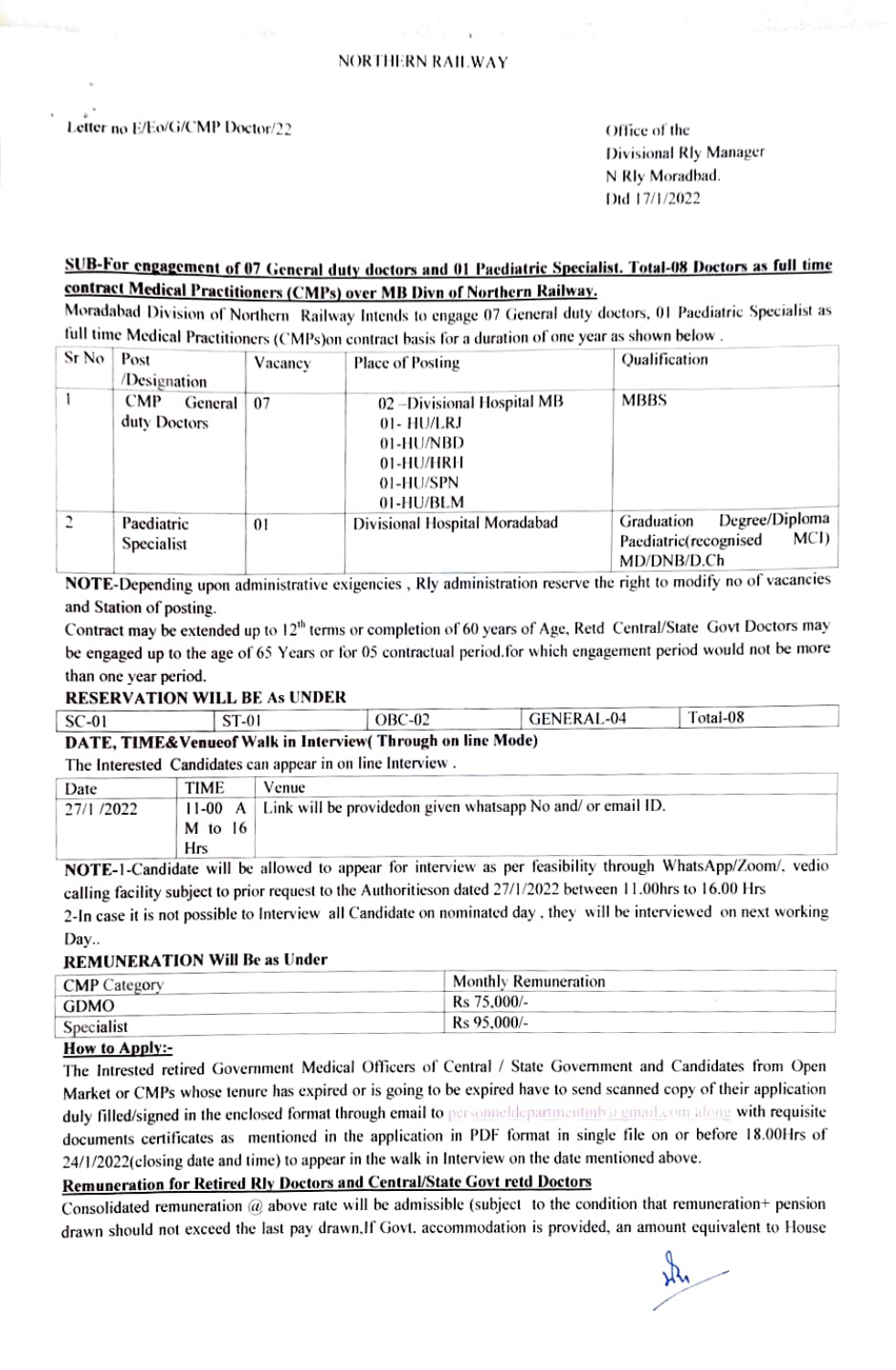Rent Allowance payable to a fresh entrant to Group 'A' Jr. Scale and License fee of Railway accommodation so provided shall be deducted from the monthly remuneration payable to the CMP.

### AGE LIMIT-Candidates should not have completed more than 50 years of age as on -24/1/2022-- However age relaxation of 5 yrs in case of SC/ST candidates and 3 years for OBC Candidates is admissible.AGE LIMIT for Retired Railway Doctors and Central/State Govt Retired Doctors-

Candidates should not have completed more than 63 years &06 month of age as on -----24/1/2022-----.

Terms and Conditions- Engagement of doctors would be on contract basis initially for a period of one year on annual basis of up to a maximum of 12 terms as per administrative requirement on the basis of assessment of performance of CMP . However services of the doctor can be terminated even before the expiry of one year after giving 15 days Notice on either side. Railway Administration reserve the right to terminate the contract at any time during the contract by giving 15 days notice or Payment of 15 days remuneration without assigning any reason whatsoever, . The service rendered as contract doctor as a stop gap arrangement and will not be taken in to consideration in case of selection through UPSC. It will not confer upon them any right for regularization or permanent absorption in the Railways. The engagement purely on contract basis lor a period of one year or till he regular incumbent joins, whichever is earlier.

#### Terms and conditions of retired RailwayDoctors and Central/State Govt retired Doctors-

Engagement of retired Rly Doctor's and Central/ State Govt Retd Doctors as CMPs would be purely on contract basis initially for a period of one year on a annual basis up to maximum 05 terms as per administrative requirement.<br>The engagement of CMP shall be for a period of one year or less from the date of entering in to contract regular incumbent join or attaining the age of 65 ycars by the retined Riy Doctor &Central'State Govt retired Doctor . whichever is carlier. The Retired Railway Doctor&Central/State Govt doctor engaged as CMPs shall not have any claim Or right for his her continuity in service or automatic extension of the terms of contract during the validity of contract the CMP shall be at liberty to terminate the contract for betterment of his/her career or any ground by giving 15 days Notice to the Railway's . Rly administration reserve the right to terminate contract at any time during the contract by giving 15 days Notice or Payment of 15 days remuneration without assigning any reason whatsoever.

Experience-For specialist Medical Practioner, three years experience is essential for General Duty Doctor the candidate with experience will be given preference. Contract is liable to be terminated, if the Contract Medical Practitioner is found to be mentally or physically incapacitated. NOTE

1-The doctor engaged on contract basis will not be allowed private Practice.

I1-The contract doctor will not be entitled for Railway Quarter as a matter of right.

III -The offer of Engagement to selected Candidates shall be issued subject to availability of vacancies as per requirement in Divisional Hospital/Health Unit located at different Stations . Administration reserve the right to change the place of posting as per administrative necds. The CMP specialist doctor so selected shall also have to carry out general duties as and when required by Rly administralion in addition to their specialty work.

#### V-Unfilled Post of Specialist will be filled up by General duty Medical Practioners.

Vi-The Places of notilied vacancies can be changed as per requirement of the administration.

VII -The Notification can be downloaded from Northern Railway website www. nr.indian railway gov.in

VII1-After approval of Pancl by competent authority the Panel will be uploaded at wws nr lndhan railway-gov.in and intimated through Speed Post. Candidates who do not report at the assigned date and time will forfeit their chance of contract engagement and such opportunity will be offered to the next empanelled Candidate.

Enclosed -As Above

 $\frac{1}{2} \frac{1}{10^{11}}$ 

(Mukesh kumar) Assistant Personnel ofticer For Sr Divisional Rly Manager(P) N Rly Moradabad